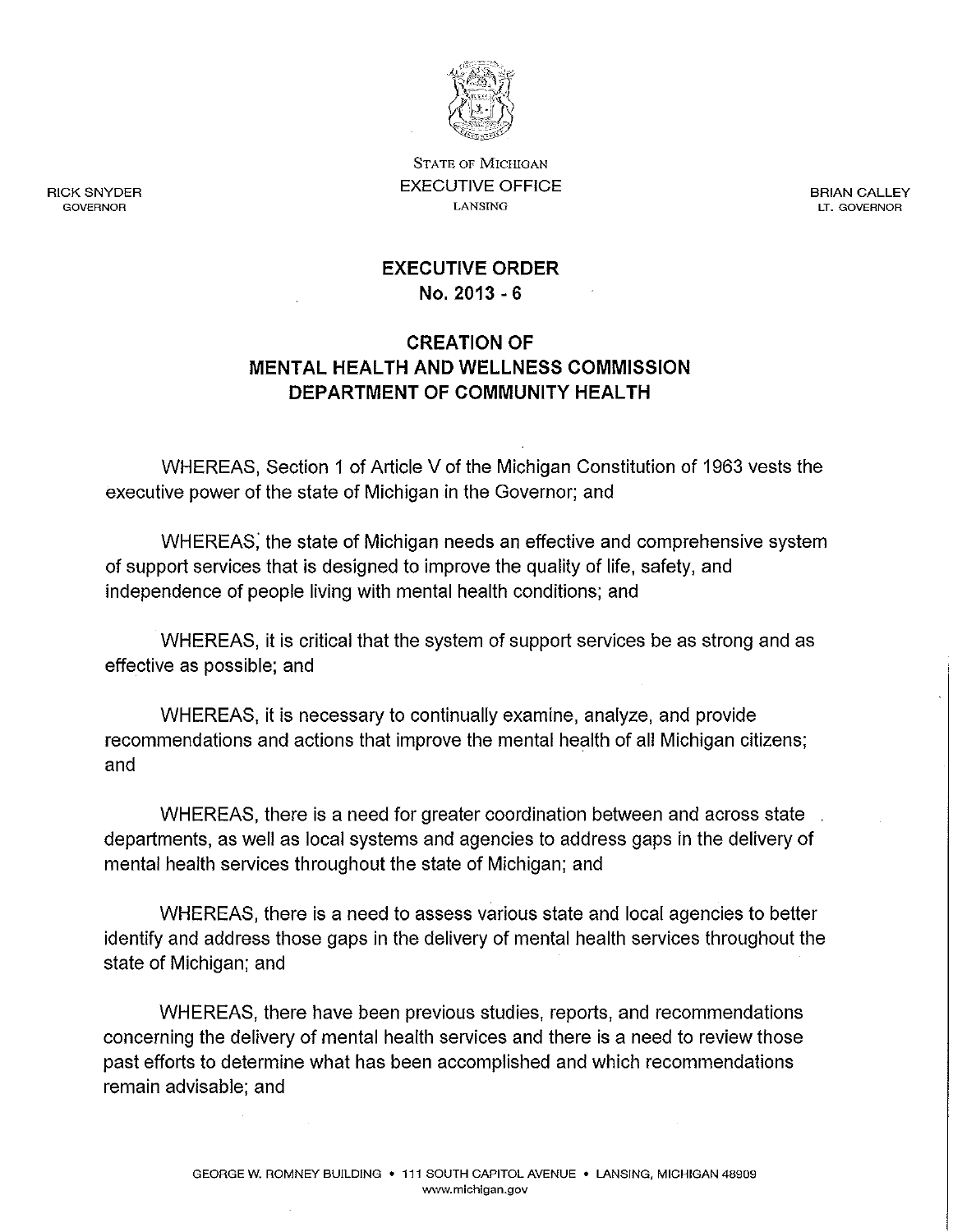WHEREAS, the Mental Health and Wellness Commission will advise and assist in strengthening and improving the system of support and the delivery of services, and will ensure that key policy plans and recommendations to improve the quality of life, safety, and independence of Michigan's citizens living with mental health conditions will become reality;

NOW, THEREFORE, I, Richard D. Snyder, Governor of the state of Michigan, by virtue of the power and authority vested in the Governor by the Michigan Constitution of 1963 and Michigan law, order the following:

# **I. CREATION OF THE MENTAL HEALTH AND WELLNESS COMMISSION**

A. The Mental Health and Wellness Commission ("Commission") is created as an advisory body within the Michigan Department of Community Health ("Department").

- B. The Commission shall be composed of the following 6 members:
	- The Lieutenant Governor, or his designee from within the Lieutenant Governor's Office;
	- The Director of the Michigan Department of Community Health ("Director"), or his designee from within the Michigan Department of Community Health;
	- One member representing the Senate Majority caucus, appointed by the Senate Majority Leader;
	- One member representing the Senate minority caucus, appointed by the Senate Majority Leader;
	- One member representing the House majority caucus, appointed by the Speaker of the House; and
	- One member representing the House minority caucus, appointed by the Speaker of the House.

#### **II. CHARGE TO THE COMMISSION**

A. The Commission shall act in an advisory capacity and shall do all of the following:

1. Make findings and recommend ways to address any gaps in the delivery of mental health services, and propose new service models to strengthen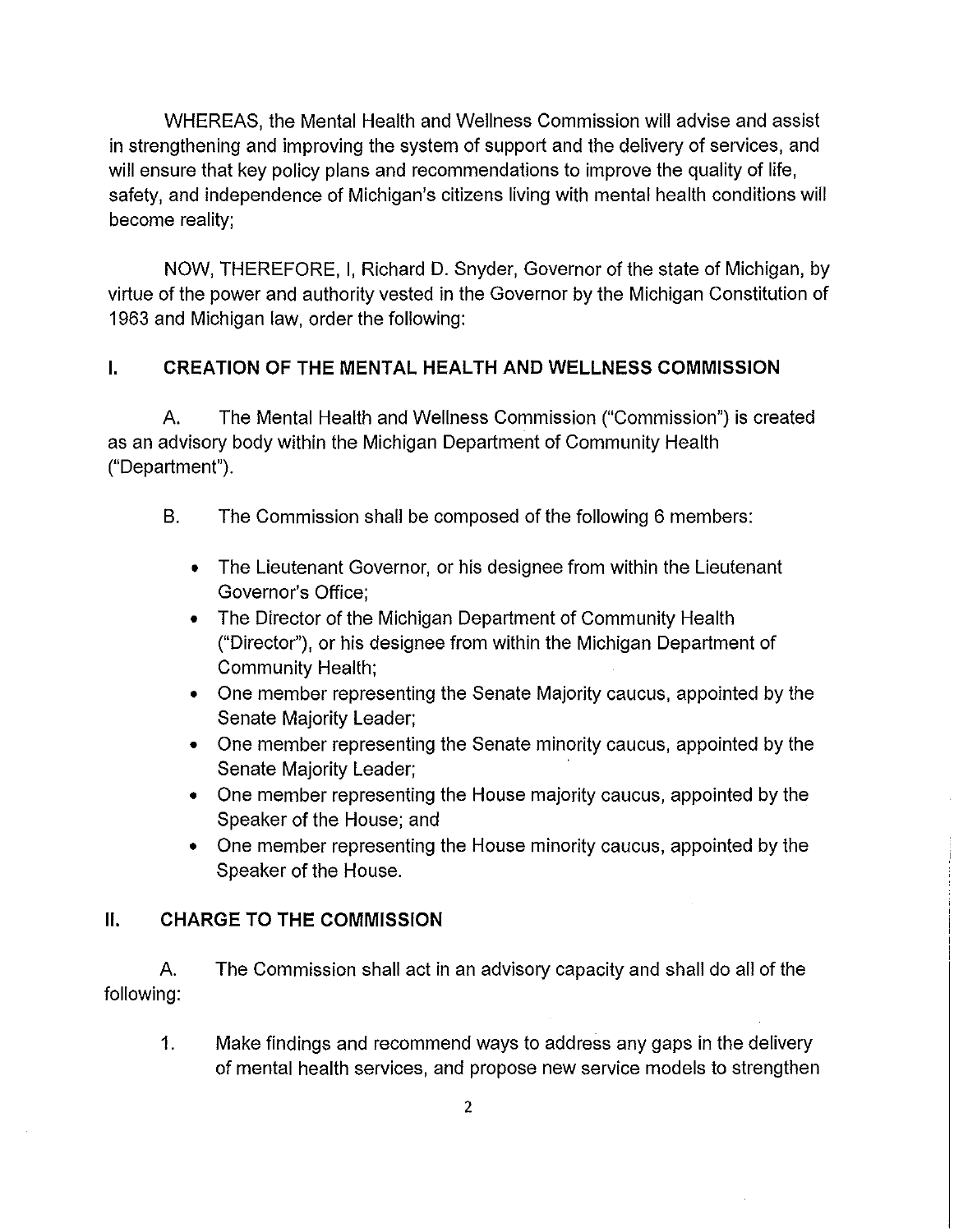the entire delivery spectrum of mental health services throughout the state of Michigan, including but not limited to ways to improve interagency and cross-agency efforts and communication.

- 2. Take testimony from experts and interested parties, and establish workgroups and/or subcommittees to research and develop recommendations in certain subject areas, as determined by the Commission.
- 3. Evaluate Departmental recommendations for fiscal year 2014 that address issues related to public safety.
- 4. Once findings are made, and the Commission's recommendations are finalized, propose any legislation needed to implement the recommendations.
- 5. Areas of focus for the Commission to research and recommend policy to accomplish the goals set forth in Section II. A. 1. shall include, but not be limited to:
	- Youth;
	- Veterans;
	- Education;
	- Public Safety;
	- Long-Term Care;
	- Employment and Independence;
	- Mental and Physical Health Integration;
	- Societal impacts;
	- Services and delivery; and
	- Other areas as proposed by the Chair of the Commission and the Director of the Department.
- 6. Provide other information or advice as directed by the Governor or the Director of the Department.
- 7. Coordinate with the Mental Health Diversion Council created by Executive Order 2013-7.
- 8. Issue a Final Report of its findings and recommendations by December 20,2013.

B. As directed by the Director of the Department, Department staff shall assist the Commission with research and the development of plans, policies and recommendations. As directed by the Director, Department staff shall work with and coordinate with other departments, as well as local and state systems, to ensure efficient collection of information and implementation of approved recommendations from the Commission and adopted by the Administration.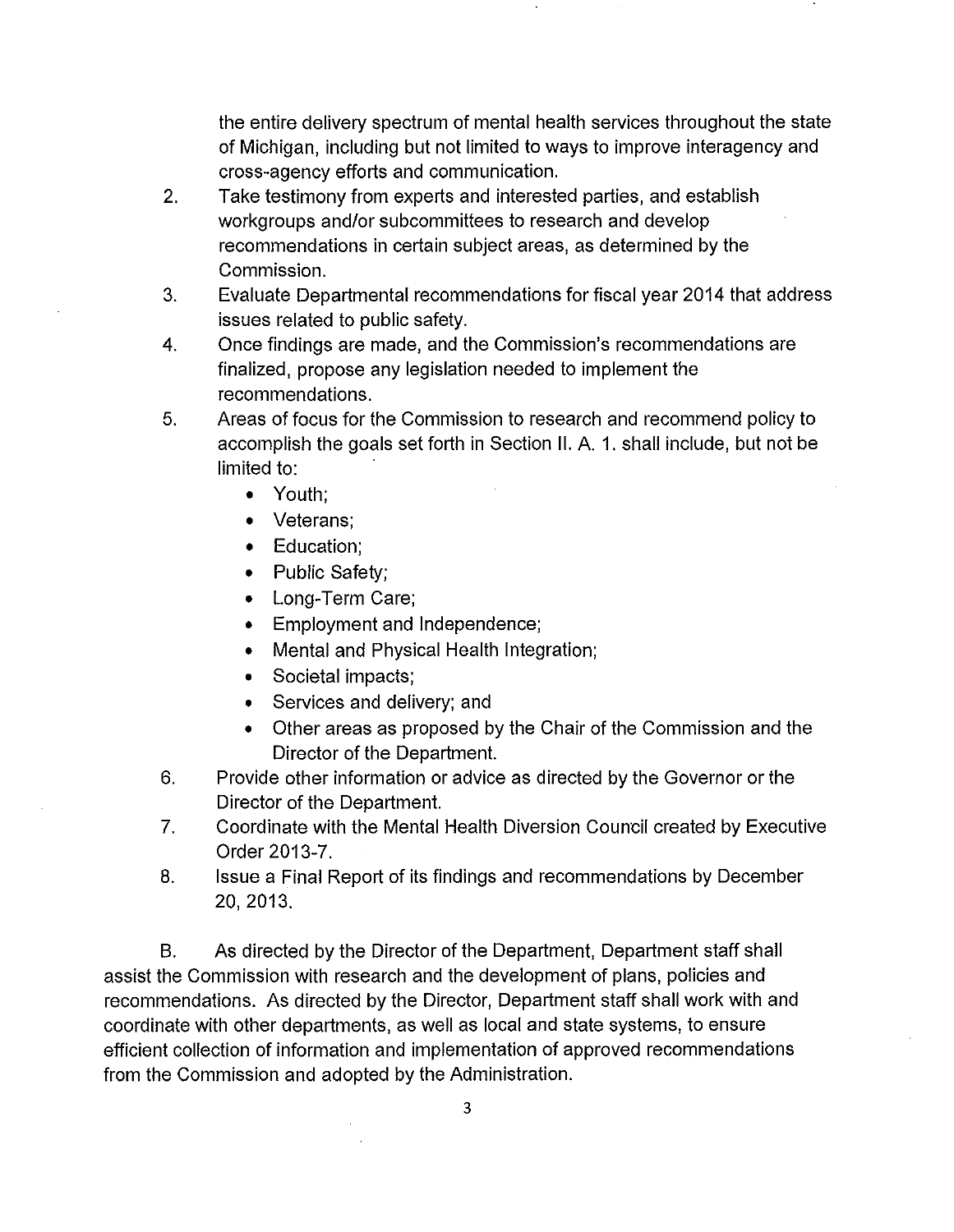C. The Commission shall cease to exist on or before June 1,2014.

## III. OPERATIONS OF THE COMMISSION

A. The Commission shall be staffed and assisted by personnel from the Lieutenant Governor's office and the Department, as directed by the Lieutenant Governor and Director of the Department, respectively. Any budgeting, procurement, and related management functions of the Commission shall be performed under the direction and supervision of the Director of the Department.

B. The Lieutenant Governor shall serve as the Chairperson of the Commission.

C. The Director of the Department shall serve as the Vice-Chairperson of the Commission.

D. The Commission shall select from among its members a Secretary. Department staff shall assist the Secretary with record keeping responsibilities.

E. A majority of the members of the Commission serving constitutes a quorum for the transaction of the Commission's business. The Commission shall act by a majority vote of its serving members.

F. The Commission shall adopt procedures consistent with Michigan law and this Order governing its organization and operations, and may establish committees or advisory panels with stakeholders including, but not limited to, foundations, non-profits, private providers, and recipients of services, and request public participation on advisory panels as the Commission deems necessary. The Commission also may adopt, reject, or modify any recommendations proposed by committees or advisory panels.

G. The Commission shall meet at the call of the Chairperson and as may be provided in procedures adopted by the Commission.

H. In developing recommendations, the Commission may, as appropriate, make inquiries, conduct studies or investigations, hold hearings, and receive comments from the public, non-profits, foundations, and private providers. The Commission also may consult with outside experts in order to perform its duties, including, but not limited to, experts in the private sector, organized labor, government agencies, and at institutions of higher education.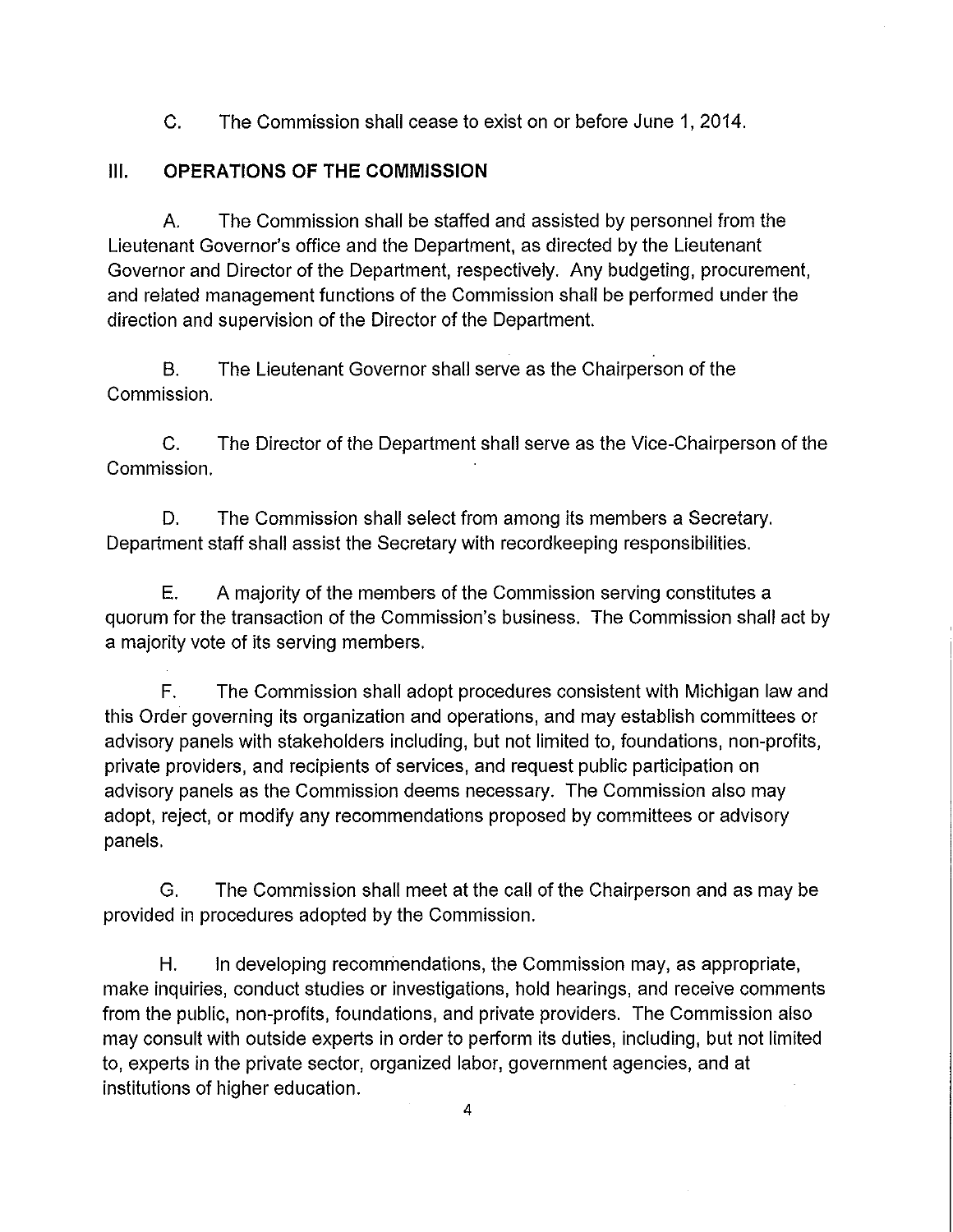I. Members of the Commission who serve in the Legislature may, among other things, provide perspective on the effectiveness of current services, participate in establishing and evaluating proposals for improvement, and recommend legislation to accomplish the goals the Commission approves and the Administration adopts.

J. Members of the Commission shall serve without compensation but may receive reimbursement for necessary travel and expenses according to relevant statutes and the rules and procedures of the Michigan Civil Service Commission and the Michigan Department of Technology, Management and Budget, subject to available funding.

K. The Commission may hire or retain contractors, sub-contractors, advisors, consultants, and agents, and may make and enter into contracts necessary or incidental to the exercise of the powers of the Commission and the performance of its duties as the Lieutenant Governor deems advisable and necessary, in accordance with this Order, and the relevant statutes, rules, and procedures of the Michigan Civil Service Commission and the Michigan Department of Management and Budget.

L. The Commission may accept donations of labor, services, or other things of value from any public or private agency or person. Any donations shall be expended in accordance with applicable laws, rules, and procedures.

# **IV. MISCELLANEOUS**

A. All departments, committees, commissioners, or officers of this state or of any political subdivision of this state may give to the Commission, or to any member or representative of the Commission, any necessary assistance required by the Commission, or any member or representative of the Commission, in the performance of the duties of the Commission so far as is compatible with its, his, or her duties.

B. Any suit, action, or other proceeding lawfully commenced by, against, or before any entity affected by this Order shall not abate by reason of the taking effect of this Order.

C. The invalidity of any portion of this Order shall not affect the validity of the remainder of the Order.